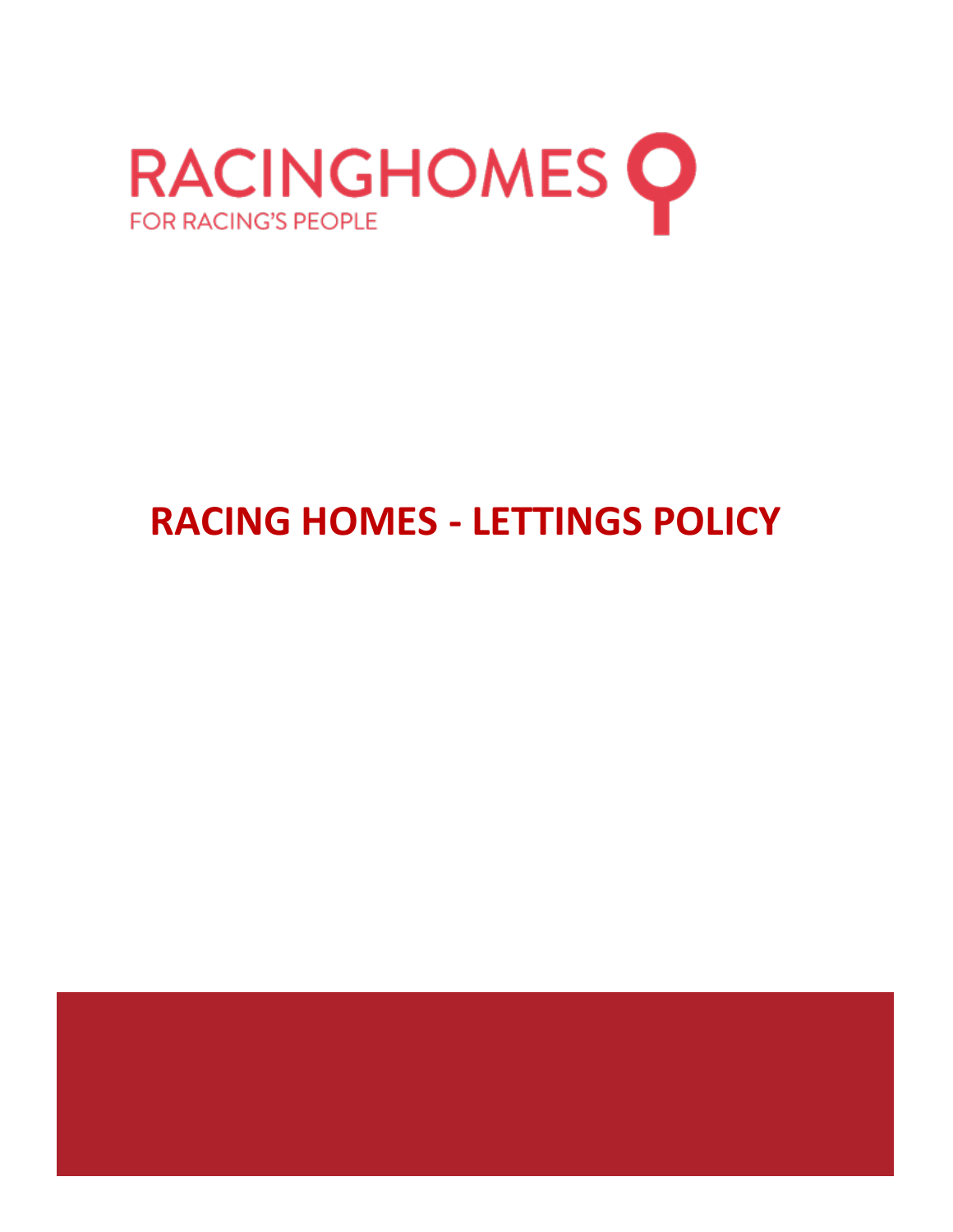# **Table of Contents**

| <b>Contents</b>                                | Page           |
|------------------------------------------------|----------------|
| <b>Aims of Policy</b>                          | $\overline{2}$ |
| <b>Housing Types</b>                           | $\overline{2}$ |
| <b>Who can Apply</b>                           | $\overline{2}$ |
| <b>Application Process</b>                     | $2 - 3$        |
| <b>Guide to House Size</b>                     | 3              |
| <b>Allocations Policy</b>                      | 3/4            |
| <b>Allocations Process</b>                     | 4              |
| <b>Exceptions</b>                              | 5              |
| <b>Exclusions</b>                              | 5              |
| <b>Annual Review of Applicants and Tenants</b> | 6              |
| <b>Right of Appeal</b>                         | 6              |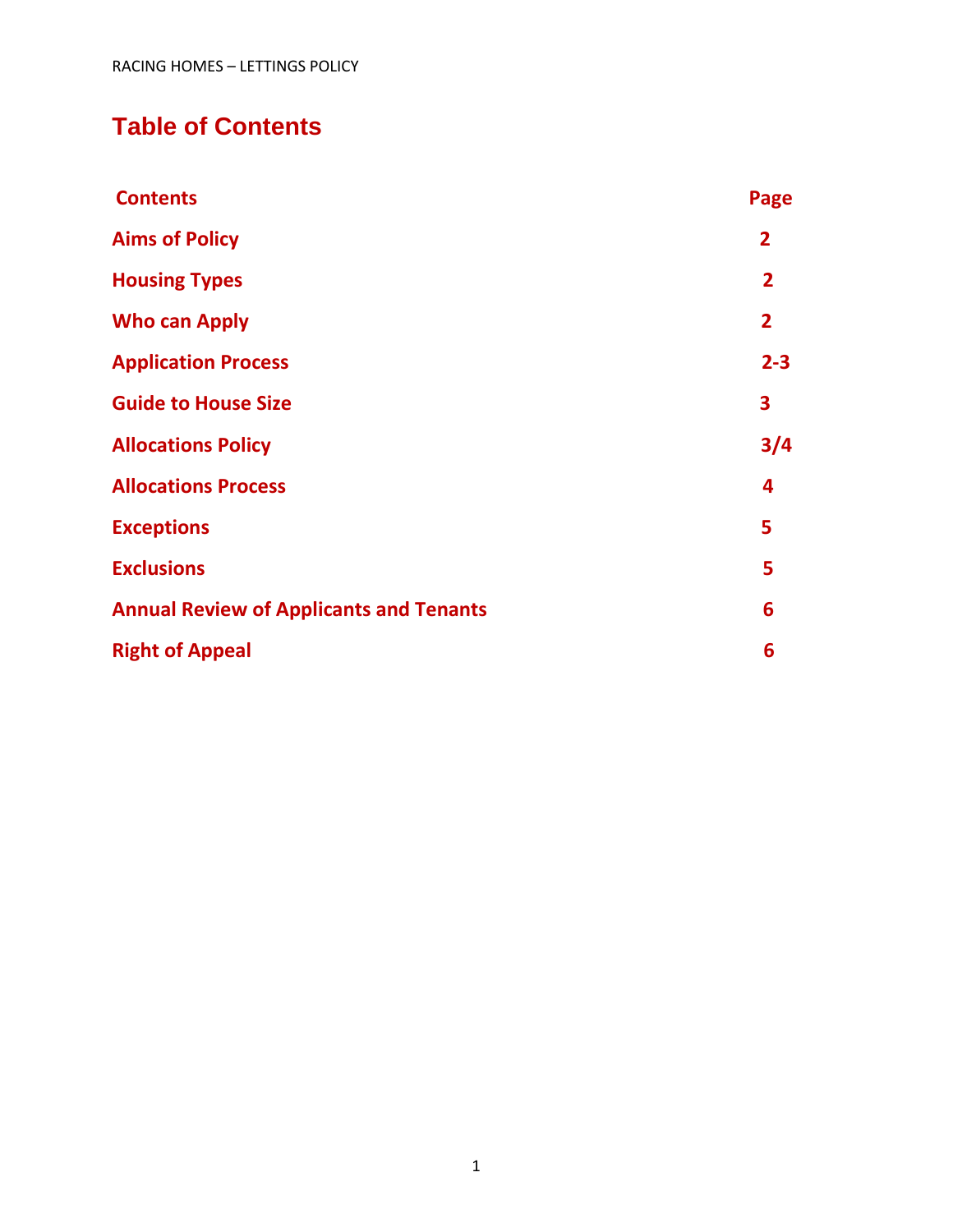#### **1.0 AIMS OF THE LETTINGS POLICY**

- 1.1 Racing Homes' main objective is to provide good quality, rental accommodation for young people working in and older people retired from the Thoroughbred racing and breeding industry (The Racing Industry), at an affordable rent. We aim to allocate houses to people who have a genuine housing need.
- 1.2 The Lettings Policy consists of an Application Process and an Allocation Process. Once applicants have completed the Application Process, providing they meet the necessary criteria, they will be placed on the relevant Housing Register. When accommodation becomes available, it will be offered to applicants on the relevant Housing Register, according to the Allocation Policy.
- 1.3 The Application and Allocation Policies detailed below are designed to identify applicants for each Housing Type and allocate available properties in a fair and transparent way.

#### **2.0 HOUSING TYPES**

Racing Homes' property portfolio can be divided into four main Housing Types as listed below. Applicants will be allocated to the Housing Register for the Housing Type which is most suited to their needs.

• **Type 1** – **Young Peoples Accommodation.**

This Housing Type is designed for people working in the industry between the ages of 16 and 24. Priority will be given to people under the age of 18 undertaking industry related training courses.

#### • **Type 2 – Older People Accommodation**

This Housing Type is designed principally for people aged 55 years and over. Only applications from people aged 50 years and over who have worked in the industry for 15 years or more, or is the widow or widower of someone who fills these criteria, will be processed.

#### • **Type 3 – General Needs Adapted Accommodation**

This Housing Type is designed for people of any age who have disabilities and/or health needs.

Note: With the agreement of the Director of Welfare and Property Manager, Racing Homes reserves the rights to directly let its properties to any applicants who meet the eligibility criteria.

#### **3.0 APPLICATION PROCESS**

- 3.1 Racing Homes assesses all applications we receive. The information given on the forms is the basis of the assessment and applicants are categorised and placed in the appropriate Group on the Housing Register.
- 3.2 Application forms can be requested from the Racing Welfare Support Line on 0800 6300 443 or alternatively on email via [info@racingwelfare.co.uk.](mailto:info@racingwelfare.co.uk)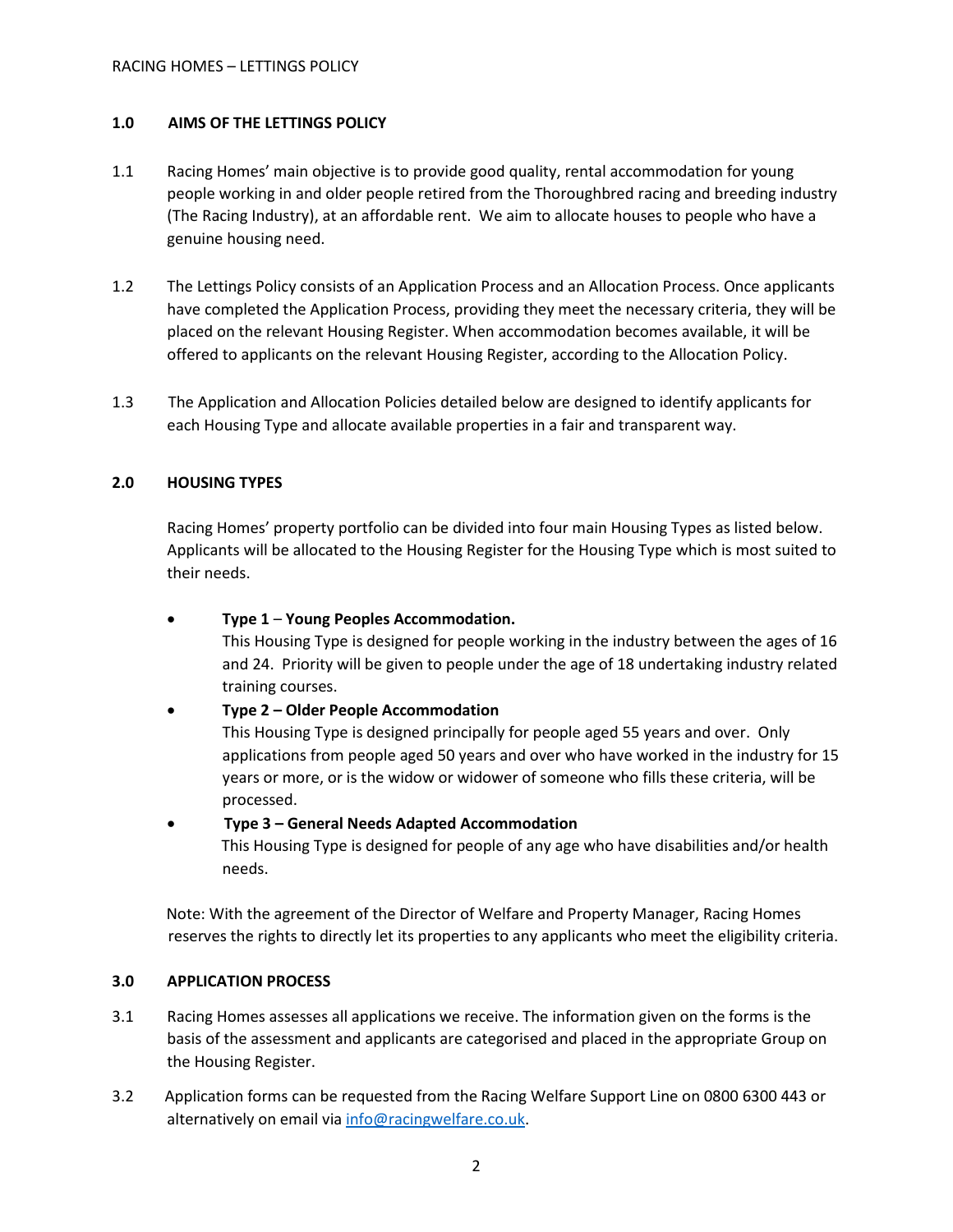- 3.3 Applications should be returned to: Racing Homes 20b Park Lane Newmarket Suffolk CB8 8QD.
- 3.4 Racing Homes will aim to process applications within 28 days of being received. If additional information is required to process an application, Racing Homes will write to the applicant giving 28 days for the applicant to provide the relevant information to evidence their application.

## **4.0 GUIDE TO HOUSE SIZE**

- 4.1 The table below is a guide to the size of property which may be offered to applicants of varying household size.
- 4.2 Household Sizes House Size / Bedspaces:

| <b>Household Size</b> | <b>No of Bedrooms</b>                      |
|-----------------------|--------------------------------------------|
| Single Person         | <b>Bedsit</b>                              |
|                       | 1 Bedroom Flat or House                    |
| Couple                | 1 Bedroom Flat or House                    |
|                       | 2 Bedroom Flat or House                    |
| Family                | Size of Property determined by age and sex |
|                       | of dependents                              |

- 4.3 Please note Racing Homes has one and two bedroom properties only. Anyone with a need for a larger property should contact the Welfare Team at Racing Welfare on 0800 6300 443.
- 4.4 Racing Homes will not allocate a property which is too small for a household.
- 4.5 Should circumstances change, i.e. children becoming adults, Racing Homes reserves the right to review any tenancy granted.

#### **5.0 ALLOCATION POLICY**

- 5.1 Racing Homes employs a points system to prioritise the allocation of properties to applicants because we think this is the best way to allocate available accommodation in a fair manner.
- 5.2 The points system scores applicants on the basis of their circumstances and needs. Applicants with the greatest number of points (ie.highest ranked) will be prioritised when accommodation of a suitable property type becomes available.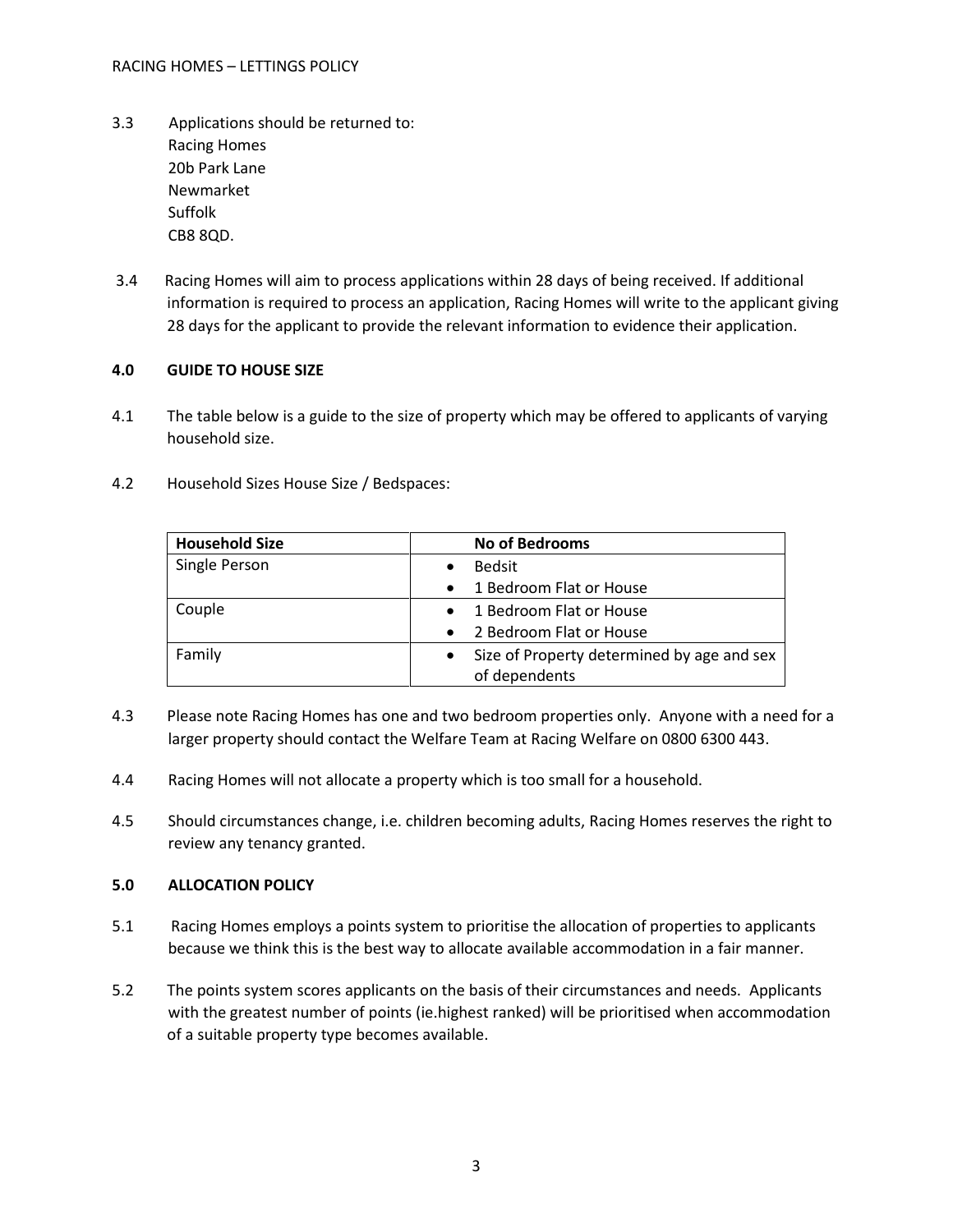5.3 Circumstances and needs taken into account to rank applicants for each property type are as follows;

#### **Young People's Accommodation**

Age, current housing circumstances, personal circumstances, health, financial and social.

Full details of the Scoring System are shown at Appendix A.

#### **Older People's Accommodation**

Current housing circumstances, length of service to the Racing Industry, health, financial and social.

*Please note that applications will not be accepted from under the age of 50.*

Full details of the Scoring System are shown at Appendix B.

#### **General Needs Adapted Accommodation**

Current housing circumstances, length of service to the Racing Industry, health, financial and social.

Full details of the Scoring System are shown at Appendix C.

5.4 Each year applicants on the Housing Register will be required to complete a Revision Form to record any changes in their circumstances and needs. Failure to return a Revision Form within 21 days will result in the applicant automatically being removed from the Housing Register, (unless exceptional circumstances apply).

#### **6.0 ALLOCATION PROCESS**

- 6.1 When a property becomes available, Racing Homes will offer the property to the highest ranked applicant on the Housing Register for the relevant Housing Type. Prior to being offered a property the applicant will be asked to confirm that their circumstances have not changed since their application or the most recent Revision. (If the applicant's circumstances have changed the property could be offered to the next highest ranked applicant.)
- 6.2 Following a viewing, the applicant will be offered a tenancy in writing. If the applicant fails to accept the offer (verbally or in writing) within 48 hours of receipt of the offer this will be taken as rejecting the offer. In that case the property will be offered to the next highest ranked applicant on the Housing Register.
- 6.3 When the applicant has confirmed they wish to take a tenancy of the property Racing Homes will confirm the offer writing, and provide further information, such as the date of a Sign Up appointment.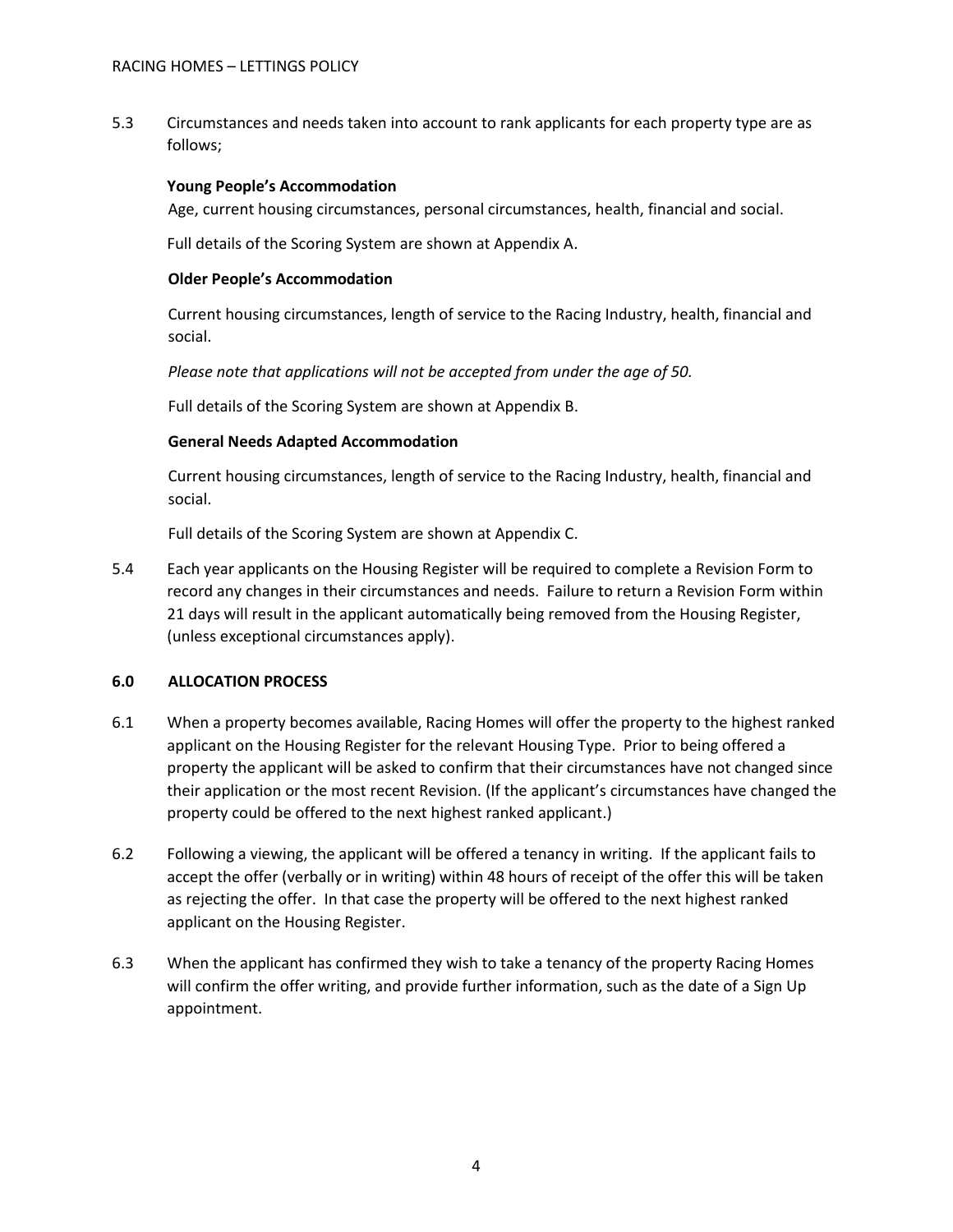#### **7.0 EXCEPTIONS**

7.1 Racing Homes reserves the right to offer direct lets (ie to offer tenancies to applicants not on a Waiting List) in exceptional circumstances. Direct lets will be offered only with the agreement of both the Director of Welfare and the Residential Property Manager.

#### **8.0 EXCLUSIONS**

- 8.1 Racing Homes has a responsibility to its employees, tenants and to local communities. To meet this responsibility, Racing Homes will ask applicants for personal information to evidence their application for housing.
- 8.2 Racing Homes will not house people for the following reasons:
	- Anti-social behaviour caused by the applicant or a member of their household which has resulted in formal action to address anti-social behaviour. This may include commencement of possession proceedings including the serving of a notice seeking possession; a possession order; an injunction; an anti-social behaviour order and/or a conviction relating to anti-social behaviour.
	- Ongoing anti-social behaviour which is being investigated by Racing Homes or another organisation.
	- Serious arrears which, if they had been a Racing Homes tenant(s), would have resulted in the courts granting an Order for Possession, and any subsequent failure to clear/reduce the debt by agreed instalments.
	- Any other significant breach of tenancy which, had they been a Racing Homes tenant(s), would have resulted in the courts granting a summons for possession.
	- Unpaid rent arrears or other debts owed to Racing Homes or another social landlord.
	- Damage caused deliberately or through neglect to a property, requiring extensive repair.
	- Acts of physical violence or verbal abuse to staff or other residents.
	- The applicant is on the Sex Offender Register.
	- The application or Revision is fraudulent or dishonest.
	- The applicant is found to own another property.
	- A criminal conviction that incurred a prison sentence of two years of more within the last five years and where there would still be significant risk to other residents.
	- Where an applicant has been offered a property and refused it without (in the opinion of Racing Homes) a valid reason they will not be offered another property for a period of 12 months. Three refusals will result in permanent removal from the Housing Register.
- 8.3 A record of refused applicants will be maintained which will include:
	- Applicant details
	- Reason for refusal
	- Period of exclusion
- 8.4 The above information will be stored securely and will not be used for any other purposes in compliance with Racing Homes/Racing Welfare's GDPR Policy.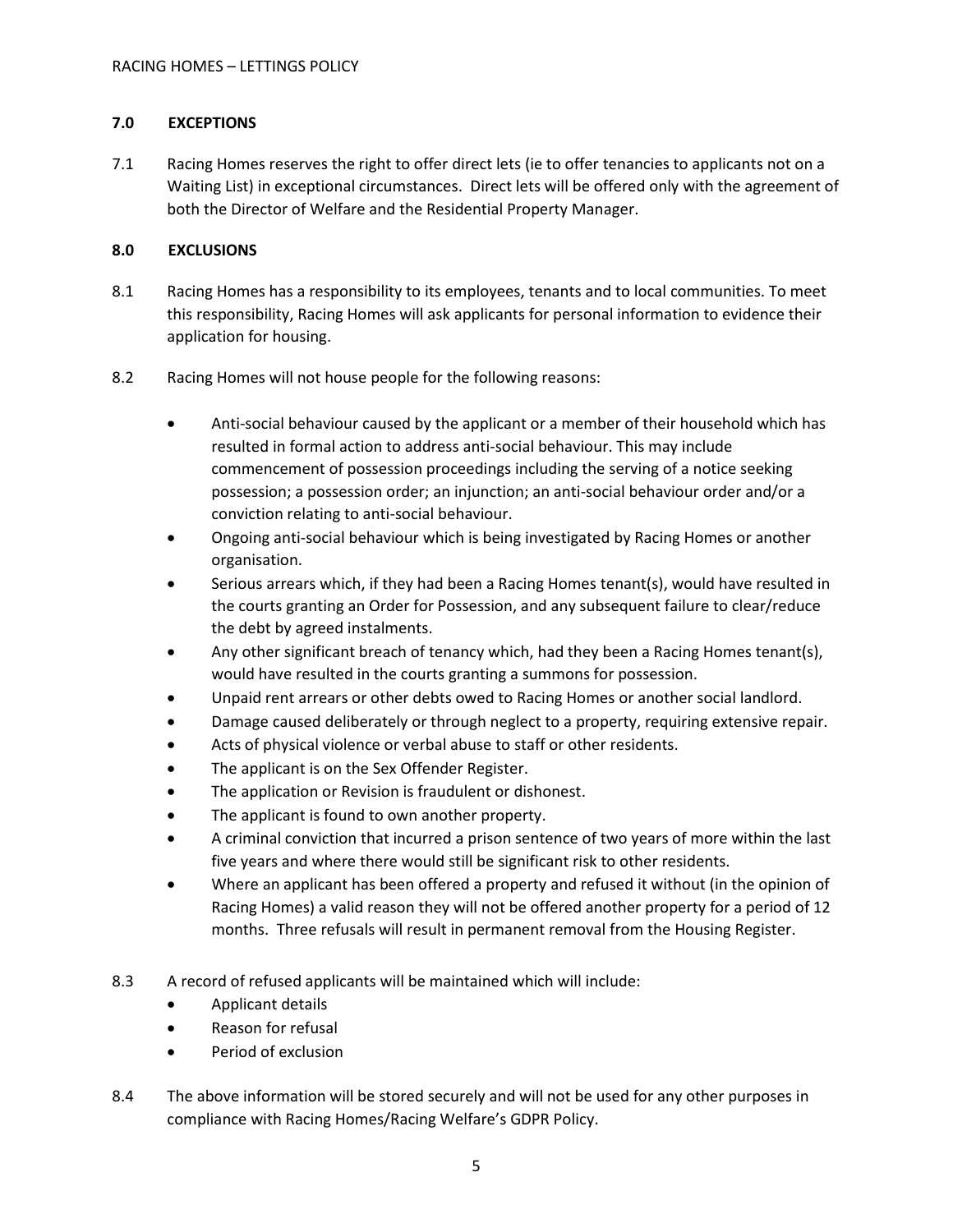#### **9.0 ANNUAL REVIEW OF APPLICANTS AND TENANTS**

- 9.1 Annually, all applicants on Housing Registers and Racing Homes tenants will be requested to complete Revision Form, notifying Racing Homes of any relevant changes to their circumstances.
- 9.2 For applicants on the Housing Register, failure to complete and return the revision form within 21 days will automatically result in removal from any waiting list except in exceptional circumstances.
- 9.3 For Racing Homes tenants a material change in circumstances may result in the provision of accommodation being reviewed in order for accommodation to be provided for those with a greater need.

#### **10.0 RIGHT OF APPEAL**

10.1 Applicants who are dissatisfied with the way their application has been dealt with can make an appeal in writing to the Property Manager.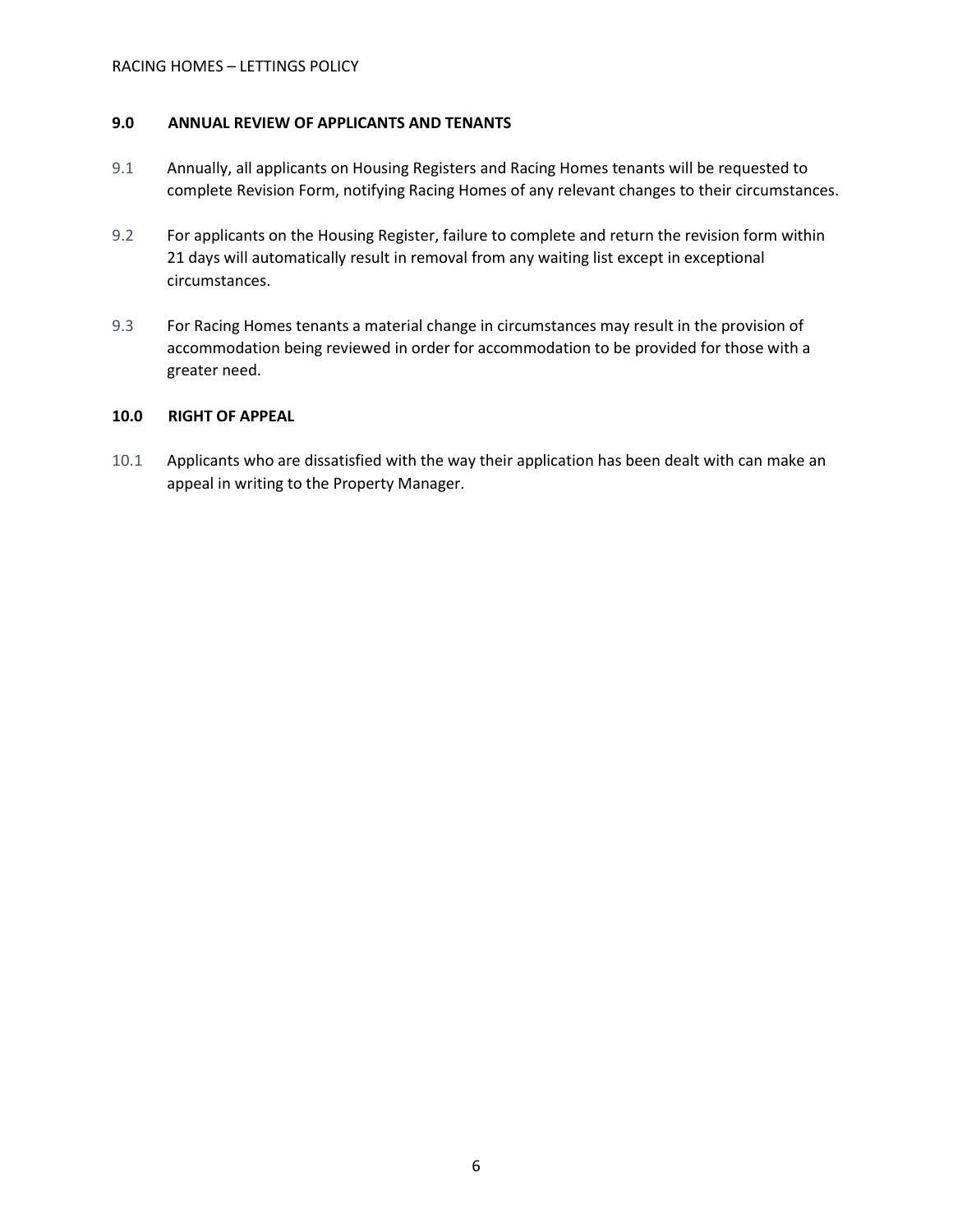# RACING HOMES – LETTINGS POLICY

# **APPENDIX A – SCORING SYSTEM FOR YOUNG PEOPLE'S ACCOMMODATION**

| A. Applicants With No Security of Tenure<br>Individuals living in non-secure accommodation who have been issued with a Notice to                                                                                                                                                                                                                       |           |
|--------------------------------------------------------------------------------------------------------------------------------------------------------------------------------------------------------------------------------------------------------------------------------------------------------------------------------------------------------|-----------|
| Quit.<br>Occupiers subject to a repossession order and have less than 2 months to remain in their<br>home.<br>Those completing a course with a recognised training provider.                                                                                                                                                                           | 30 Points |
| Individuals threatened with homelessness.<br>" homelessness means not having a home. You are homeless if you have nowhere to stay<br>and are living on the streets, but you can be homeless even if you have a roof over your<br>head. You count as homeless if you are: staying with friends or family. staying in a hostel,<br>night shelter or B&B" | 15 Points |
| Individuals living in non-secure accommodation but under no immediate threat of<br>homelessness.                                                                                                                                                                                                                                                       | 5 Points  |
| B. Age<br>Applicants aged 16 and 17                                                                                                                                                                                                                                                                                                                    | 30 Points |
| Applicants aged 18 to 21                                                                                                                                                                                                                                                                                                                               | 15 Points |
| Applicants aged 21 to 24                                                                                                                                                                                                                                                                                                                               | 5 Points  |
| C. Care Leavers<br>Individuals who are leaving the care system and entering the Racing Industry.                                                                                                                                                                                                                                                       | 30 Points |
| D. Medical Priority<br>Applicants who indicate they have a medical need for housing will have their medical<br>history confirmed by a GP. Points are awarded dependent upon the extent to which a<br>medical problem can be resolved or improved by a change in the housing situation of the<br>applicant:                                             |           |
| <b>High Medical Priority</b>                                                                                                                                                                                                                                                                                                                           | 30 Points |
| <b>Medium Medical Priority</b>                                                                                                                                                                                                                                                                                                                         | 15 Points |
| Low Medical Priority                                                                                                                                                                                                                                                                                                                                   | 5 Points  |
| <b>Financial Needs</b><br>Е.<br>Income and expenditure forms will be completed on application and assessments based on<br>the Joseph Rowntree Minimum Income Calculator.                                                                                                                                                                               |           |
| Applicants with less than £10 per week to live on after bills                                                                                                                                                                                                                                                                                          | 30 Points |
| Applicants with less than £40 per week to live on after bills                                                                                                                                                                                                                                                                                          | 15 Points |
| Applicants with less than £80 per week to live on after the bills                                                                                                                                                                                                                                                                                      | 5 Points  |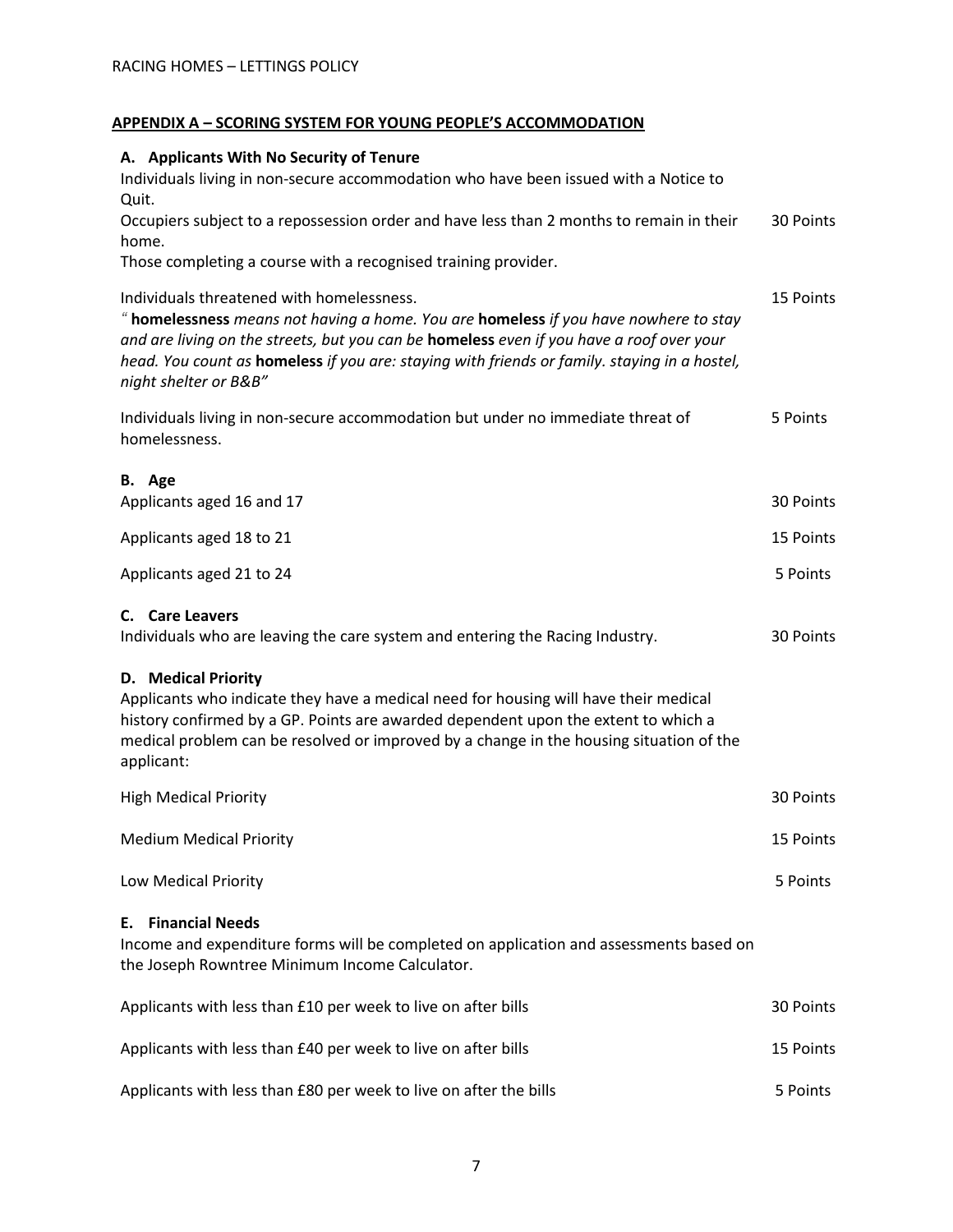# **F. Other**

| Individuals who have not lived in independent accommodation previously.                                                                                                                                                                                                                                                                              | 30 Points              |
|------------------------------------------------------------------------------------------------------------------------------------------------------------------------------------------------------------------------------------------------------------------------------------------------------------------------------------------------------|------------------------|
| Individuals wishing to move nearer work where on average it takes more than 30 minutes<br>to commute to work                                                                                                                                                                                                                                         | 15 Points              |
| Individuals who are living in remote places with a lack of own or public transport                                                                                                                                                                                                                                                                   | 5 Points               |
| <b>APPENDIX B - SCORING SYSTEM FOR OLDER PEOPLE'S ACCOMMODATION</b>                                                                                                                                                                                                                                                                                  |                        |
| A. Applicants With No Security of Tenure<br>Households living in non-secure accommodation who have been issued with a Notice to<br>Quit. Occupiers subject to a repossession order and have less than 2 months to remain in<br>their home                                                                                                            | 30 Points              |
| Households threatened with homelessness<br>" homelessness means not having a home. You are homeless if you have nowhere to stay<br>and are living on the streets, but you can be homeless even if you have a roof over your<br>head. You count as homeless if you are: staying with friends or family. staying in a hostel,<br>night shelter or B&B" | 15 Points              |
| Households living in non-secure accommodation but under no immediate threat of<br>homelessness                                                                                                                                                                                                                                                       | 5 Points               |
| <b>B.</b> Financial Needs<br>Income and expenditure forms will be completed on application and assessments based<br>on the Joseph Rowntree Minimum Income Calculator:                                                                                                                                                                                |                        |
| Households with less than £10 per week to live on after bills                                                                                                                                                                                                                                                                                        | 30 Points<br>15 Points |
| Households with less than £40 per week to live on after bills                                                                                                                                                                                                                                                                                        | 5 Points               |
| Households with less than £80 per week to live on after the bills                                                                                                                                                                                                                                                                                    |                        |
| C. Length Of Service In The Racing Industry<br>1 Point will be awarded for every year served over 15 years of service in the Racing<br>Industry.                                                                                                                                                                                                     | 1 Point pa             |
| <b>D.</b> Medical Priority Points<br>Applicants who indicate they have a medical need for rehousing will have their<br>Application assessed by the NHS Medical Advisory Service. Points are awarded<br>dependent upon the extent to which a medical problem can be resolved or improved by<br>a change in the housing situation of the applicant.    |                        |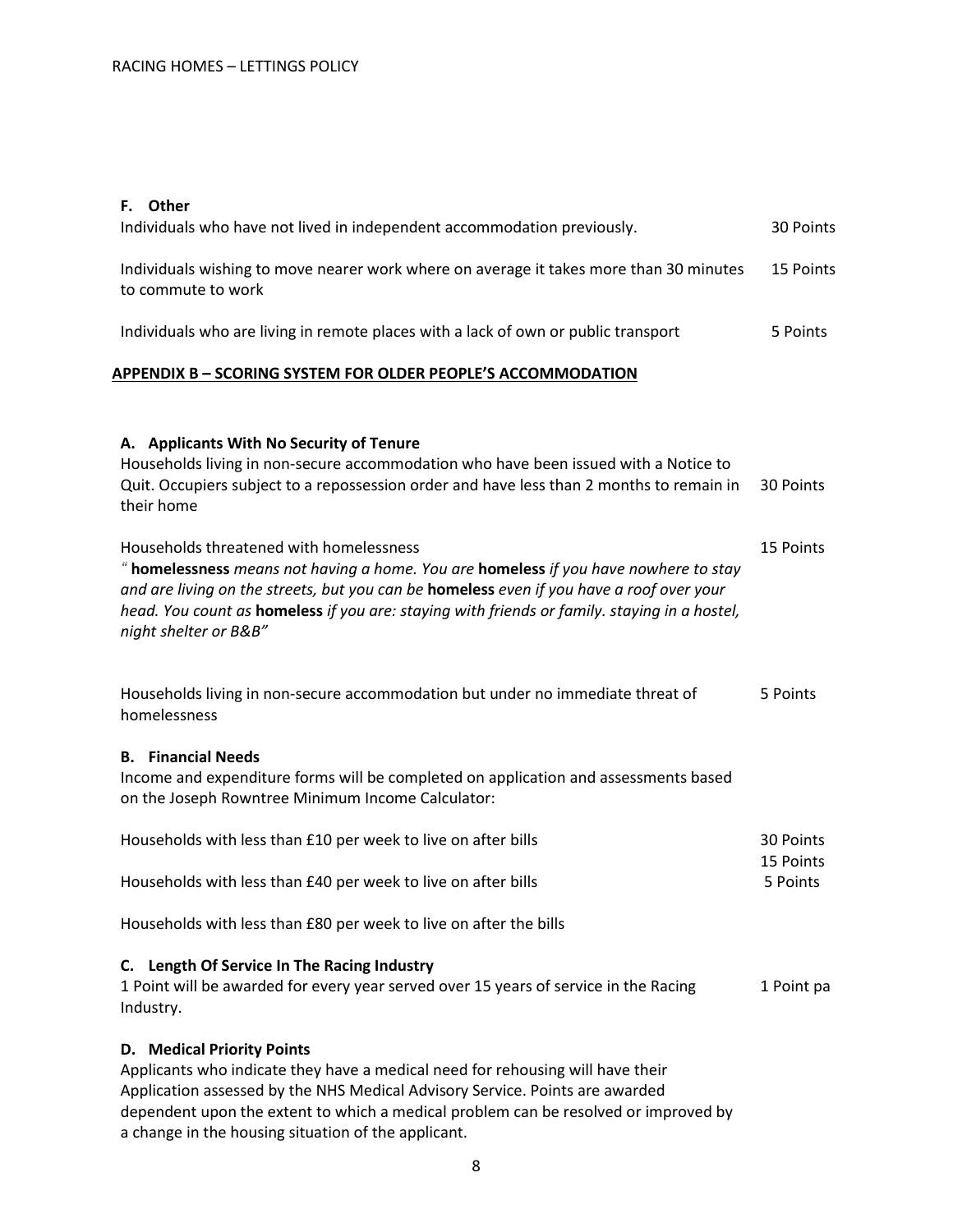| <b>High Medical Priority</b>                                                                                                                                                                    | 30 Points |
|-------------------------------------------------------------------------------------------------------------------------------------------------------------------------------------------------|-----------|
| <b>Medium Medical Priority</b>                                                                                                                                                                  | 15 Points |
| Low Medical Priority                                                                                                                                                                            | 5 Points  |
| Other<br>Е.<br>Households in lodgings, homeless people's accommodation or houses in multiple<br>occupancy and sharing kitchen and/or bathing facilities with another household or<br>households | 30 Points |
| Households wishing to move nearer to family due to social isolation or requiring care                                                                                                           | 15 Points |
| Households who are living in remote places with a lack of transport                                                                                                                             | 5 Points  |

#### **APPENDIX C – SCORING SYSTEM FOR GENERAL NEEDS ADAPTED ACCOMMODATION**

#### **A. Medical Priority Points**

Applicants who indicate they have a medical need for rehousing will have their Application assessed by the NHS Medical Advisory Service. Points are awarded dependent upon the extent to which a medical problem can be resolved or improved by a change in the housing situation of the applicant:

| High Medical Priority. 120 Points                                                                                                                                                                                                    | 120 Points |
|--------------------------------------------------------------------------------------------------------------------------------------------------------------------------------------------------------------------------------------|------------|
| Medium Medical Priority. 60 Points                                                                                                                                                                                                   | 60 Points  |
| Low Medical Priority. 20 Points                                                                                                                                                                                                      | 20 Points  |
| <b>B.</b> Financial Needs<br>Income and expenditure forms will be completed on application and assessments based on<br>the Joseph Rowntree Minimum estimates of the cost of living.                                                  |            |
| Households with less than £10 per week to live on after bills                                                                                                                                                                        | 20 Points  |
| Households with less than £40 per week to live on after bills                                                                                                                                                                        | 10 Points  |
| Households with less than £80 per week to live on after the bills                                                                                                                                                                    | 5 Points   |
| C. Applicants With Insecure Tenancies<br>Households living in insecure accommodation who have been issued with a Notice to Quit.<br>Occupiers subject to a repossession order and have less than 2 months to remain in their<br>home | 40 Points  |
| Households threatened with homelessness                                                                                                                                                                                              | 10 Points  |